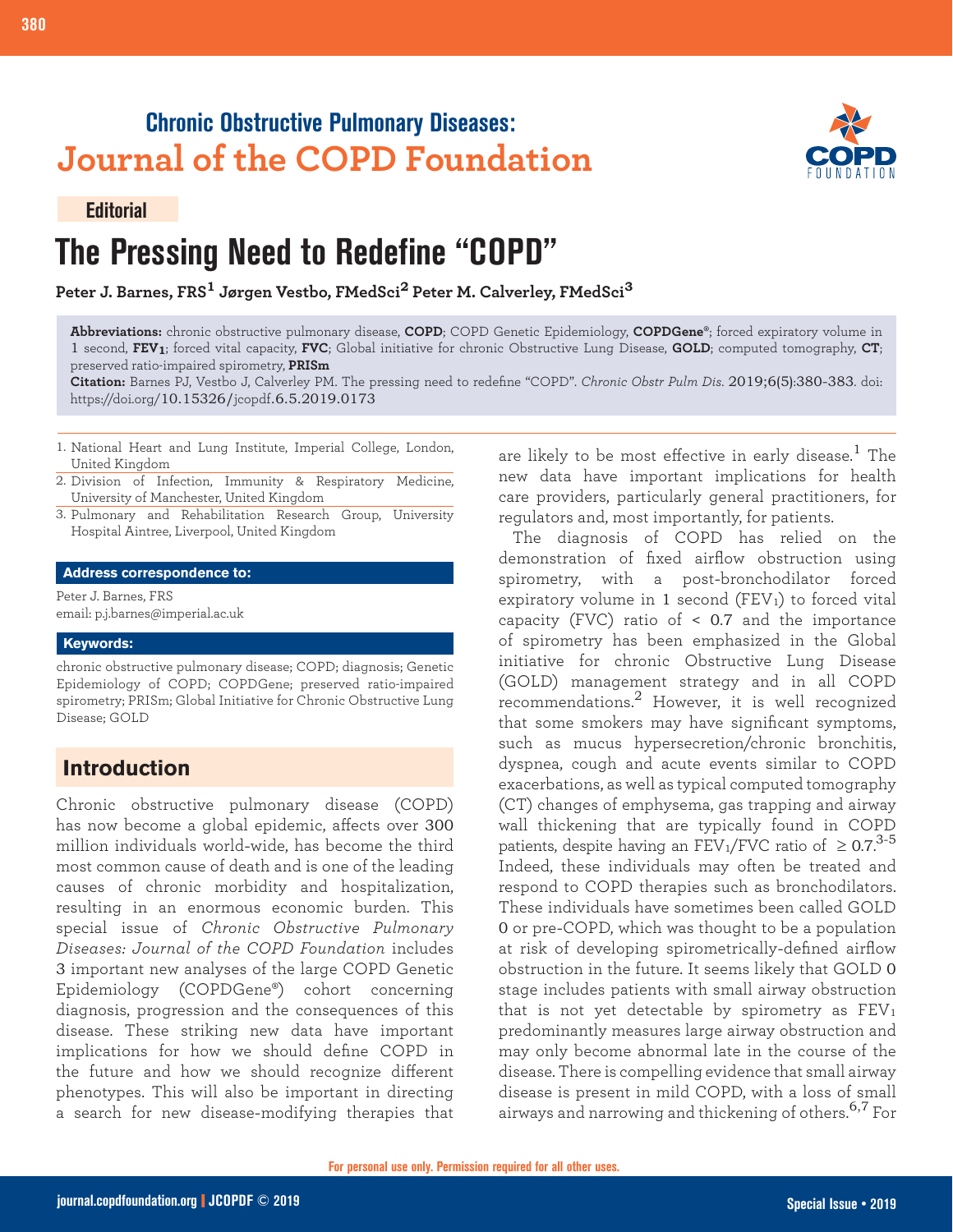many years it has been recognized that some smokers with normal spirometry have abnormalities in tests of small airway function, such as nitrogen washout. Other smokers with symptoms have a reduced FEV<sub>1</sub> but normal FEV1/FVC ratio, which has been termed preserved ratio-impaired spirometry (PRISm), which often appears to progress to GOLD 2–4 stages over time with increased mortality in the COPDGene® cohort.<sup>8</sup> This has been confirmed in a large independent population cohort from the Netherlands, which found that of participants initially classified as PRISm, about half progressed to COPD GOLD stages 2–4, over 5 years, with increased cardiovascular mortality and frequent cardiovascular comorbidity, whereas other participants had persistent PRISm but a normal agerelated decline in lung function.<sup>9</sup> The pathology of PRISm is not yet known, but it is likely that these patients have small lungs together with small airway obstruction.

COPDGene® is a cohort which recruited over 10,000 current or former cigarette smokers (>10 pack years) who have been studied at baseline and after 5 years, with an ongoing further assessment at 10 years and in whom interstitial lung disease and predominant bronchiectasis were excluded.10 In the [study of Lowe](https://journal.copdfoundation.org/jcopdf/id/1254/COPDGene-2019-Redefining-the-Diagnosis-of-Chronic-Obstructive-Pulmonary-Disease)  [et al](https://journal.copdfoundation.org/jcopdf/id/1254/COPDGene-2019-Redefining-the-Diagnosis-of-Chronic-Obstructive-Pulmonary-Disease) (with over 100 authors ) over 8000 smokers were analyzed for symptoms, CT abnormalities consistent with spirometric COPD, disease progression and allcause mortality. Using the GOLD diagnostic criteria, about half of the participants would be classified as having COPD, but if symptoms and CT abnormalities are included, over 80% may be classified as having COPD. The more criteria that were consistent with COPD, the greater was the disease progression (measured at 5 years in about half of these participants) and the mortality risk.<sup>11</sup> This could have profound implications for the future diagnosis of COPD as, at least in heavy current and former smokers, individuals with normal spirometry and no evidence of airway obstruction can still have the typical clinical features and lung structural abnormalities that are seen in COPD patients diagnosed by a FEV1/FVC ratio of <0.7, as currently recommended in the COPD Guidelines. Furthermore, these patients have a similar risk of progression and mortality and may represent around 40% of patients.

The case for widening the criteria for diagnosing COPD is enforced by the 2 additional analyses included in this issue. [Young et al](https://journal.copdfoundation.org/jcopdf/id/1257/Pulmonary-Subtypes-Exhibit-Differential-Global-Initiative-for-Chronic-Obstructive-Lung-Disease-Spirometry-Stage-Progression-The-COPDGenesupsup-Study) looked at how the

airway-predominant and emphysema-predominant CT patterns related to disease progression and mortality in over 4000 patients in the COPDGene® cohort who had baseline and 5-year CT scans.<sup>12</sup> Airway-predominance was associated with conversion from GOLD 0 to PRISm and GOLD 0 to GOLD 2–4 stages, but not to GOLD stage 1. By contrast, emphysema-predominance was linked to progression from GOLD 0 to GOLD stage 1 and from GOLD 1 to GOLD 2–4 stages. Conversion from PRISm to GOLD 2–4 (over 30%) occurred with both CT patterns. Interestingly, smoking cessation between the initial measurements and 5 years was associated with reduced progression mainly in patients with GOLD 0 and GOLD 1 stages COPD, so future therapies that target disease progression will likely be most effective in early disease. Patients with airway-predominant disease and emphysema-predominant disease who progress have a high 5-year all cause-mortality. Future therapies will need to differentiate these 2 disease patterns, with targeting of small airway fibrosis in the airway-predominant patients and targeting alveolar destruction in emphysema-predominant patients.

The link between pathophysiological phenotype and mortality is further explored in this issue's [third original](https://journal.copdfoundation.org/jcopdf/id/1259/Subtypes-of-COPD-Have-Unique-Distributions-and-Differential-Risk-of-Mortality)  [research article](https://journal.copdfoundation.org/jcopdf/id/1259/Subtypes-of-COPD-Have-Unique-Distributions-and-Differential-Risk-of-Mortality), which shows that the top 2 deciles of airway-predominant and emphysema-predominant disease were associated with a high all-cause mortality (26% and 21%, respectively), which was even higher  $(54%)$  in those with combined disease patterns.<sup>13</sup> The airway-predominant group had a greater disease severity, was associated with PRISm and had a great risk of cardiovascular mortality in addition to respiratory mortality. The emphysema-predominant group had higher  $FEV_1$  values and included more patients in GOLD 0-2 stages. Interestingly, from a panel of blood biomarkers, the airway-predominant group was linked to a higher C-reactive protein, whereas in the emphysema group soluble receptor for advanced glycation end products, sRAGE, was higher. More research is needed to explore the clinical value of these biomarkers.

These new analyses of the COPDGene® cohort could have important implications for diagnosis and disease classification, for management and for the future development of therapies that may prevent COPD progression and mortality. The studies show very clearly that smokers in the COPDGene® cohort who do not fulfill the current spirometric criteria for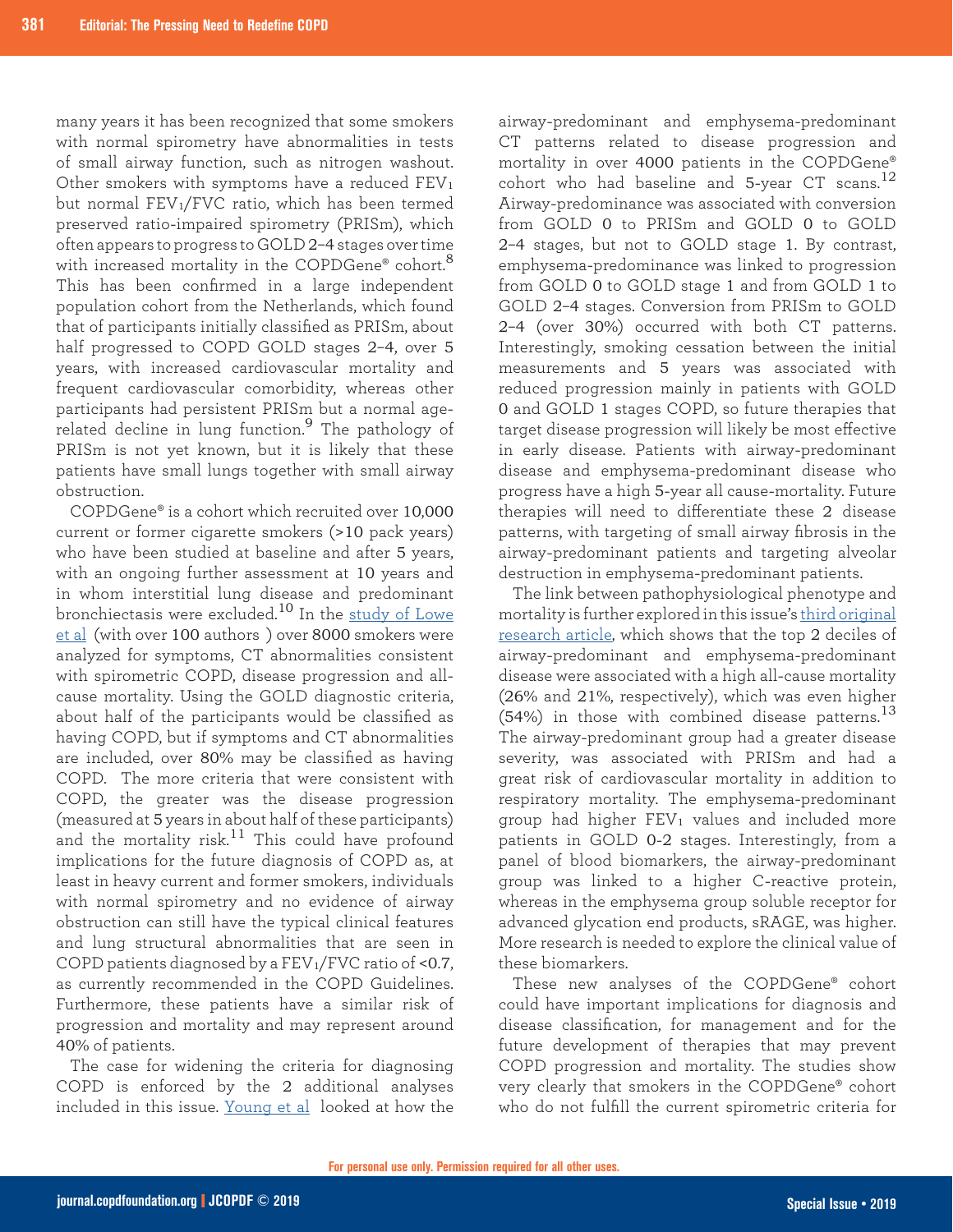a diagnosis of COPD (GOLD stage 0 and PRISm) may progress to spirometric COPD through different trajectories and have an increased risk of death. The authors suggest that the COPDGene® 2019 criteria, that includes exposure to a risk factor (smoking), airway obstruction measured by spirometry, symptoms and CT abnormalities, should all contribute to the diagnosis. This raises the issue of terminology as these groups with an  $FEV_1/FVC \geq 0.7$  do not have obstruction, so perhaps should be called *CoPD*, pre-obstructive COPD or pre-COPD (by analogy to prediabetes in those with abnormal glucose tolerance).<sup>14</sup> This new approach to diagnosis is easy to apply in hospital clinics, where CT scanning is readily available, and many patients already have routine low dose CT scans performed. However, it may be more difficult to implement in general practice, where most patients with early COPD are seen.

It is important to realize that there are some significant limitations to the COPDGene® studies when studying the natural history of the disease. The individuals included in the cohort constitute a "convenience cohort". They were heavy smokers with an average exposure of ~50 pack years and the prevalence of airflow limitation is much higher than in a general population. The demonstrated associations and trajectories may therefore not be similar in a general population, in the many patients with lower tobacco exposures and in those with COPD without tobacco exposure. COPD may occur in non-smokers due to exposure to occupational dusts, biomass smoke and outdoor air pollution.15,16 While these patients account for < 20% of COPD patients in Western counties they may account for around half of the diagnosed COPD patients in low- and middleincome countries. COPD associated with biomass smoke is more likely to be associated with small airway disease than emphysema, but it has not been explored how common PRISm and GOLD stage 0 is in these populations (usually women). Finally, more studies are needed of small airway function in early COPD, as this may be abnormal long before  $FEV<sub>1</sub>$  declines. Impulse oscillometry to measure peripheral airway disease is easy for patients to perform and now more widely available with less expensive analysers also becoming

available.17 Relying on CT to do this may prove difficult in clinical practice and alternative approaches like oscillometry, a non-invasive measurement of lung mechanics during tidal breathing, which correlates with CT-measured gas trapping, are now being investigated.18 However, longitudinal studies and measurement in large populations is needed to further evaluate the usefulness of this test in clinical practice.

COPDGene® has greatly increased our knowledge of the way in which COPD evolves with numerous publications on this topic arising from the many analyses of these data.<sup>19</sup> Some investigators have used different CT algorithms from those described in the 3 papers reported here and have applied machinelearning to describe different trajectories of disease development.<sup>20,21</sup> The COPDGene<sup>®</sup> investigators would do the field a great service if they could arrive at a consensus on the most appropriate way of describing their data that could then be applied to other data sets to confirm their observations. Hopefully this will happen in the near future. One thing is clear after reading these 3 papers. We need large populationbased longitudinal studies with detailed assessment at both baseline and follow-up. However, these are costly and time-consuming. While waiting for these, we will not be doing patients a favor by sticking with the old concept of viewing decline in  $FEV<sub>1</sub>$  as the only measure of disease activity and disregard COPDlike symptoms and imaging in those smokers not fulfilling the traditional diagnostic criteria for COPD. We need bold new studies applying different criteria for inclusion and we need more research into the mechanisms of early COPD.

### **Declaration of Interest**

JV is supported by the National Institute of Health Research Manchester Biomedical Research Centre and has received honoraria from AstraZeneca, Boehringer-Ingelheim, Chiesi, GlaxoSmithKline and Novartis and holds a grant from Boehringer-Ingelheim. PJB receives research funding from AstraZeneca and Boehringer Ingelheim. PMAC has received honoraria from Boehringer Ingelheim, GlaxoSmithKline, Novartis and Recipharm. JV and PJB are members of the GOLD Science Committee.